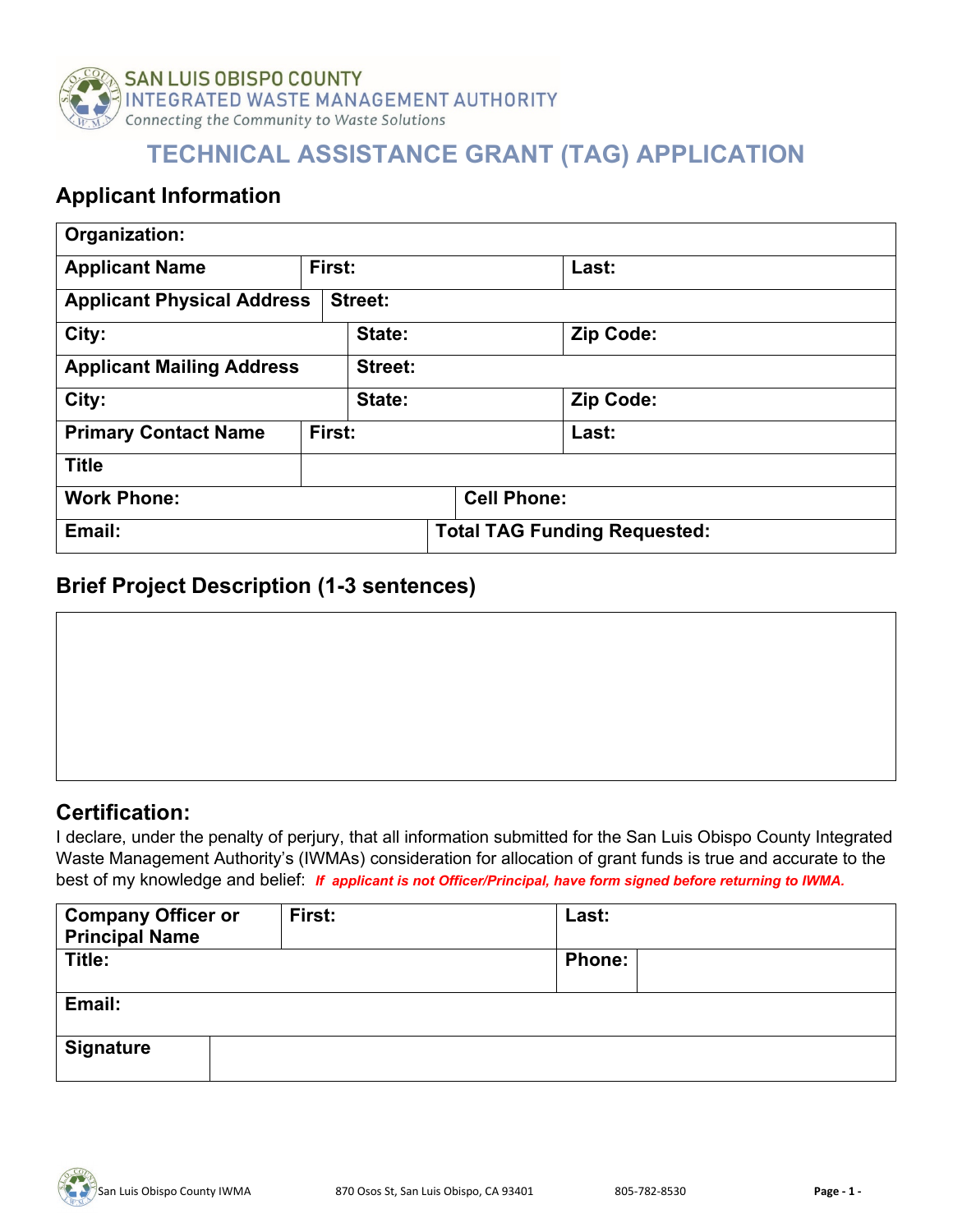# **TECHNICAL ASSISTANCE GRANT (TAG) APPLICATION QUESTIONS**

*Please provide the following information in the order requested. Additionally, limit your response to no more than (3) three pages.*

| Applicant Name First:<br>Last: |  |
|--------------------------------|--|
|--------------------------------|--|

1. Provide a description of the project including project goals.

2. Describe how the grant money will be used to purchase, lease, or rent equipment or pay for services/supplies needed to start and/or expand landfill diversion or source reduction efforts.

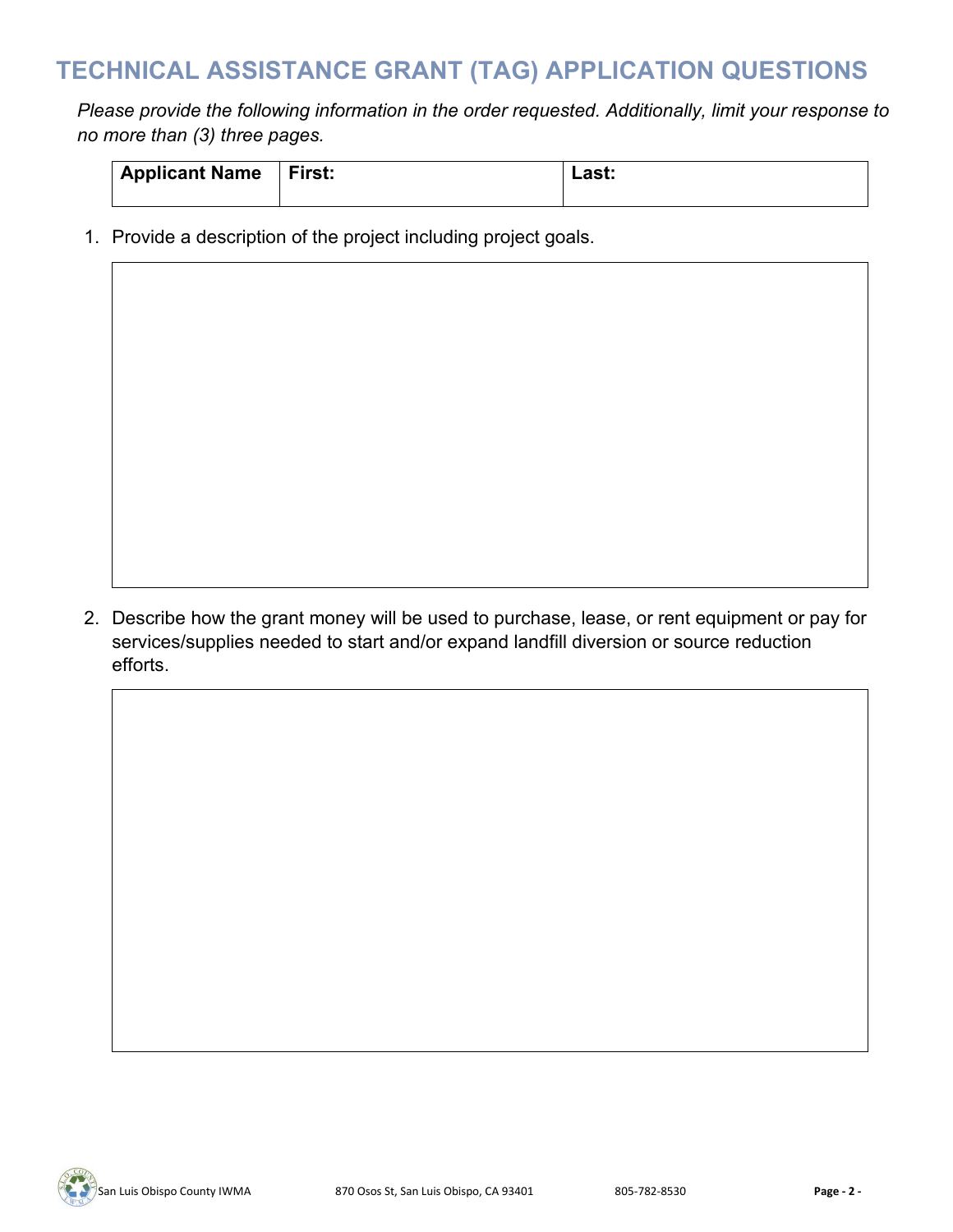| Applicant Name   First: | Last: |
|-------------------------|-------|
|                         |       |

3. Provide an itemized projected budget (revenues and costs) for the next (3) three years. Included the project's proposed in-kind contribution. In-kind contributions can be any services or equipment being provided by the applicant such as time, matching funding, etc.

4. Describe how your program will reduce waste, divert waste, and/or conserve landfill space. Also, describe how you will track/measure project milestones in order to meet intended goals.